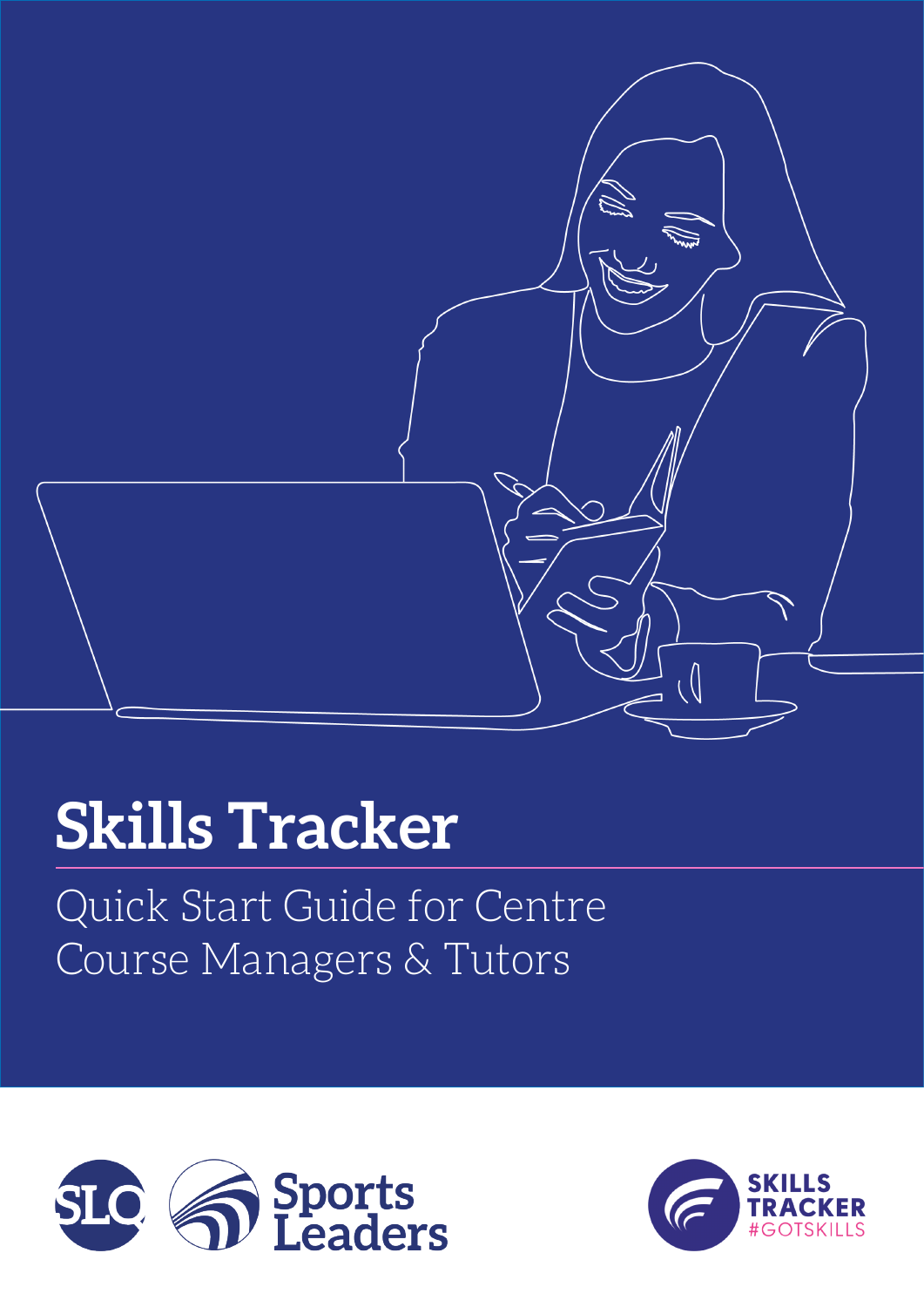

# **Getting Started with Skills Tracker**

Skills Tracker is our new online application that supports Centres to measure and monitor the impact of delivering our Qualifications on young people's confidence in their skills, providing essential insight to influence key delivery decisions.

We've designed Skills Tracker to be simple and straightforward to use with just a few steps to getting started. Use this guide to support your first steps in getting setup and started with Skills Tracker.



| <b>SKILLS<br/>TRACKER</b><br>#GOTSKILLS<br><b>Register</b> |
|------------------------------------------------------------|
| Centre name                                                |
| School                                                     |
| First name                                                 |
| Last name                                                  |
| Ernall address                                             |
| Password                                                   |
| Repeat Password                                            |
| Will you also be a tutor?                                  |
| Il l'agree to the terms & conditions<br>Submit             |
| <b>Already have an</b><br>account?                         |
| Login                                                      |
|                                                            |



## **2 Register your details**

Use the form to fill in your details and complete the registration process.

If you're a tutor as well as a CCM, make sure to tick the appropriate box to access all the tools available to you in the dashboard.

Your learners will register using a similar portal later in the process.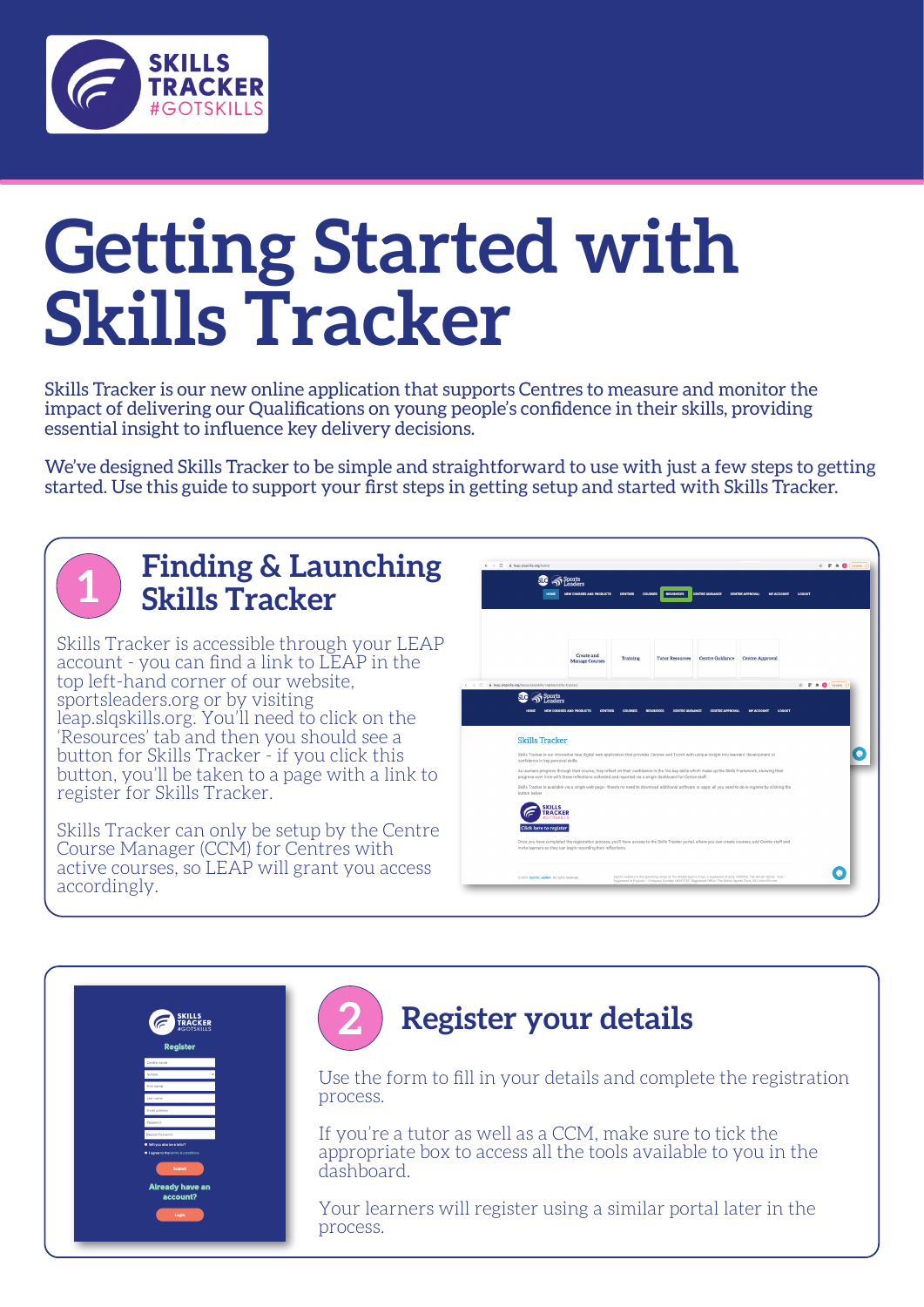

## **3 Add your Tutors, Courses & Learners**

Initially your dashboard will be empty - once learners start adding their reflections, this will soon start to build. Click the 'edit' button to start adding tutors and course for your Centre.

To add a tutor, click the 'tutor' button and copy the link text. You can provide this to your tutors to invite them to sign up and be part of your Centre.

You can also use this page to add courses to your Centre - click the 'Centre Courses' tab and choose from the dropdown menu that appears.



Once you've added your courses, tutors can start to invite learners (you can do this too if you're a CCM and a tutor). Click on the 'My Courses' tab then 'Add new course' and choose your course from the dropdown - you can add an alias if you need to differentiate between different courses (for example, if you have a Monday Level 1 course and a Thursday Level 1 course).

To add learners to your course, copy and distribute the learner invite link - your learners will be sent an automatic invite to the registration page, where they can complete their own details and sign up.

| <b>RACKER</b><br><b>GOTSKILLS</b><br>Filter by tutor<br>All - | Filter by course Filter by learner Filter by skill<br>all a set all the set all the set all quarter on |                                             | <b>My Courses</b><br>Add new course | Guide   Change Password   Logout<br>by skill<br>All Quarter On<br>$\overline{\phantom{a}}$ | CENTRE COURSES TUTORS MY COURSES<br><b>My Courses</b><br>Add new course                                                                                                                                                                                     |
|---------------------------------------------------------------|--------------------------------------------------------------------------------------------------------|---------------------------------------------|-------------------------------------|--------------------------------------------------------------------------------------------|-------------------------------------------------------------------------------------------------------------------------------------------------------------------------------------------------------------------------------------------------------------|
| No data, Data w                                               | <b>Add course</b><br>Select course<br>Level 1 Sports Leadership<br>Monday Level 1                      | $\bullet$<br>eir reflections.<br>۰.<br>Save |                                     | r learners add their reflections.                                                          | Select course<br>Monday Level 1<br>Q<br>Search<br><b>First Name</b><br>Actions<br><b>Last Name</b><br>No data available<br>Rows per page: 10 * - < ><br>Copy learner invite link<br>https://mypersonalskills.com/account/learner-ir<br><b>Rename course</b> |